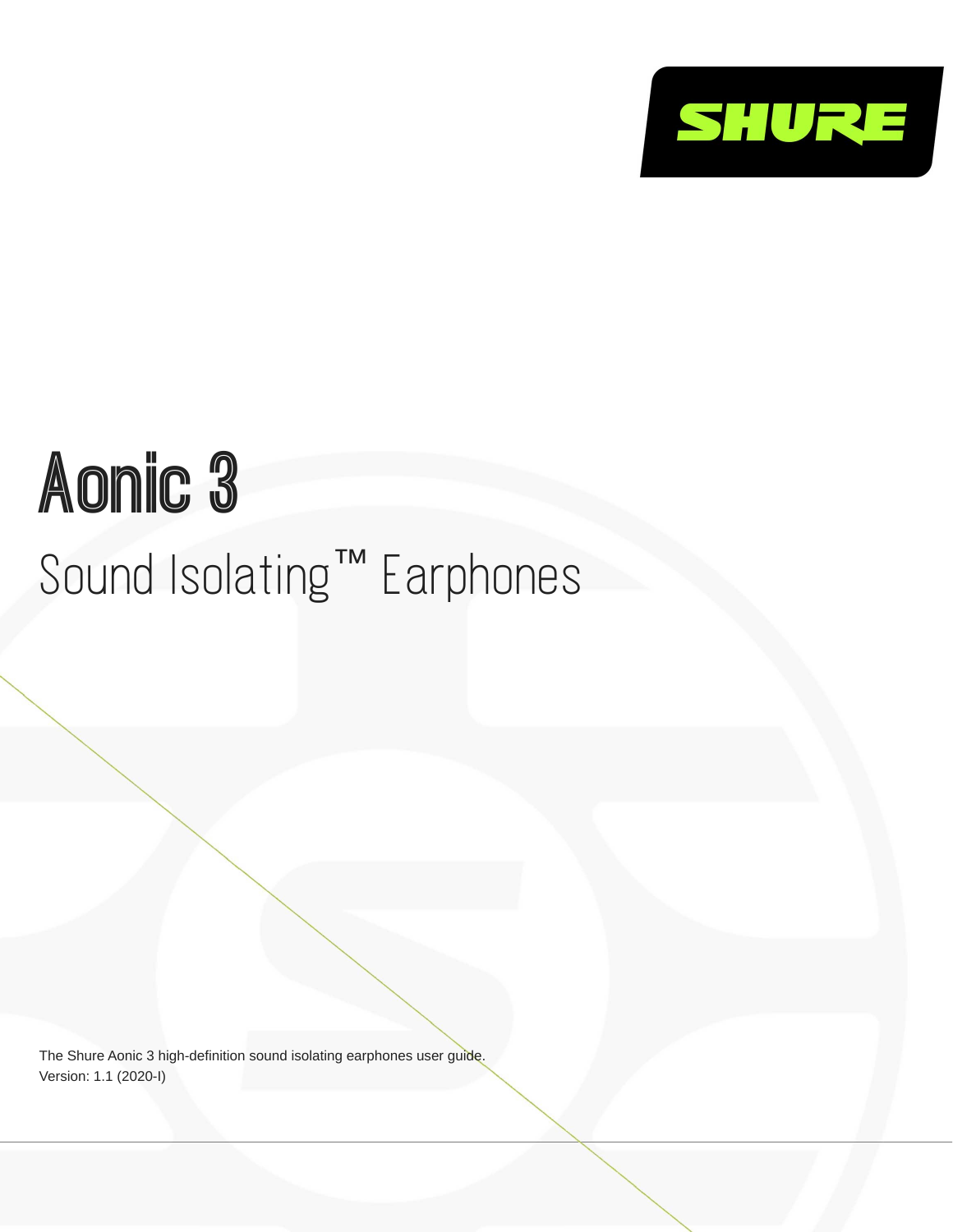# Table of Contents

| Aonic 3 Sound Isolating™ Earphones | 3 | <b>Detachable Cable</b>             | 5 |
|------------------------------------|---|-------------------------------------|---|
|                                    |   | <b>Cleaning the Earphone Nozzle</b> | 6 |
| Sound Isolating™ Earphones         | 3 | Maintenance and Cleaning            | 6 |
| <b>Choosing a Sleeve</b>           | 3 | <b>Specifications</b>               | 7 |
| <b>Changing Sleeves</b>            | 3 | <b>Accessories</b>                  | 7 |
| <b>Wearing the Earphones</b>       | 4 | <b>Certifications</b>               |   |
| <b>Removing the Earphones</b>      | 4 |                                     |   |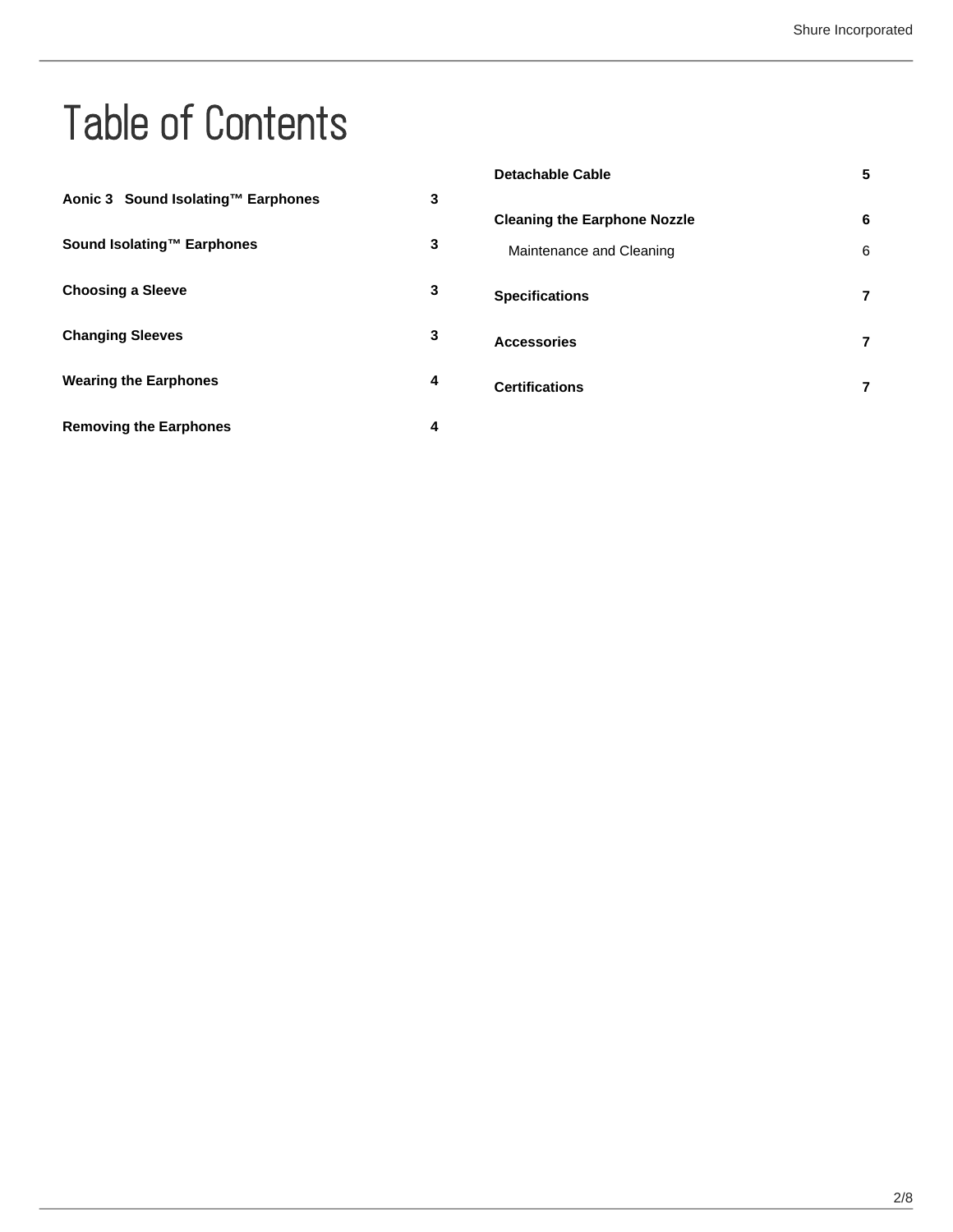### <span id="page-2-0"></span>Aonic 3 Sound Isolating<sup>™</sup> Earphones

## <span id="page-2-1"></span>Sound Isolating<sup>™</sup> Earphones

Shure Sound Isolating™ Earphones, built with balanced armature speakers, deliver a detailed soundstage free from outside noise. The powerful and stylish Shure earphones come with a detachable cable, adapters, a durable carrying case, and interchangeable Sound Isolating sleeves for a comfortable and personalized fit.

# <span id="page-2-2"></span>Choosing a Sleeve

Select an earphone sleeve that provides the best fit and sound isolation. It should be easy to insert, fit comfortably, and easy to remove.

| <b>Soft Flex Sleeves:</b> In small, medium, and large sizes. Made from pliable rubber.                                                                         |
|----------------------------------------------------------------------------------------------------------------------------------------------------------------|
| Soft Foam Sleeves: Compress the foam sleeve between your fingers and insert into the ear canal.<br>Hold in place for about ten seconds while the foam expands. |
| Triple-Flange Sleeves: If desired, use scissors to trim the stem on the sleeve.                                                                                |

# <span id="page-2-3"></span>Changing Sleeves

- Twist and pull to remove the sleeve from the nozzle.
- Slide on a new sleeve so that it completely covers the barb and the nozzle.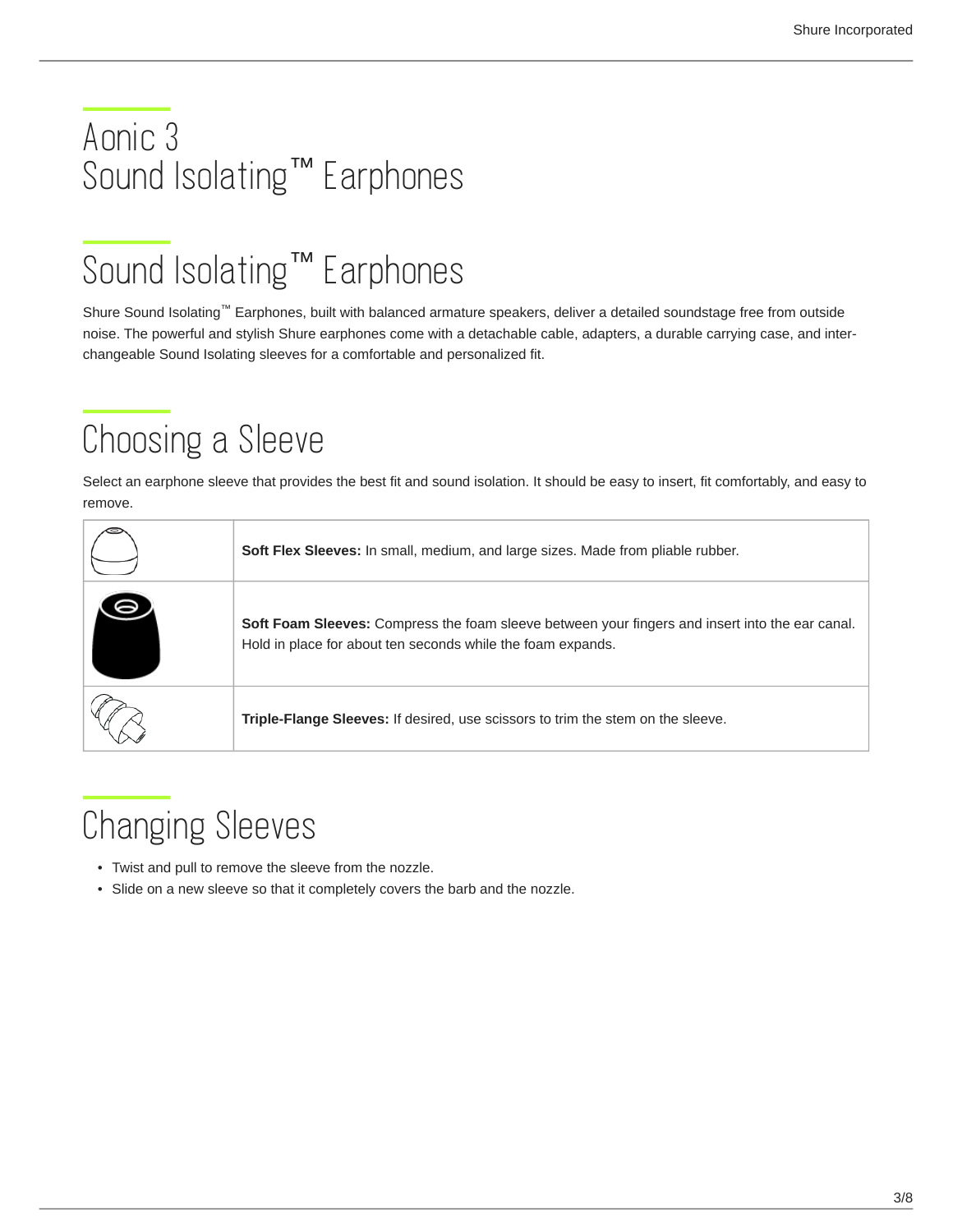

**Caution:** If the barb or any of the nozzle is exposed, the sleeve is not properly installed. Replace sleeves if they do not tightly grip the nozzle. To ensure proper fit and performance, use only sleeves supplied by Shure (unless using custom molded sleeves).

### <span id="page-3-0"></span>Wearing the Earphones

Wear them like earplugs. A good acoustic seal provides maximum bass.

- 1. Select a sleeve.
- 2. Twist and pull to remove. Push new sleeve on fully. Compress foam sleeve slightly.
- 3. Insert firmly into ear. Wear cable over and behind ear. Tighten the cable and take up slack by raising the cable cinch.

**Important:** If there seems to be a lack of low frequency response (bass), this means that the earphone sleeve is not forming a tight seal. Gently push the earphone deeper into the ear canal or try a different sleeve.

**Warning:** Do not push the earphone sleeve beyond the ear canal opening.

Wearing the cable over the ear and securing it behind the head can help keep the earphones in place during physical activity.



<span id="page-3-1"></span>

Grasp the body of earphone and gently twist to remove.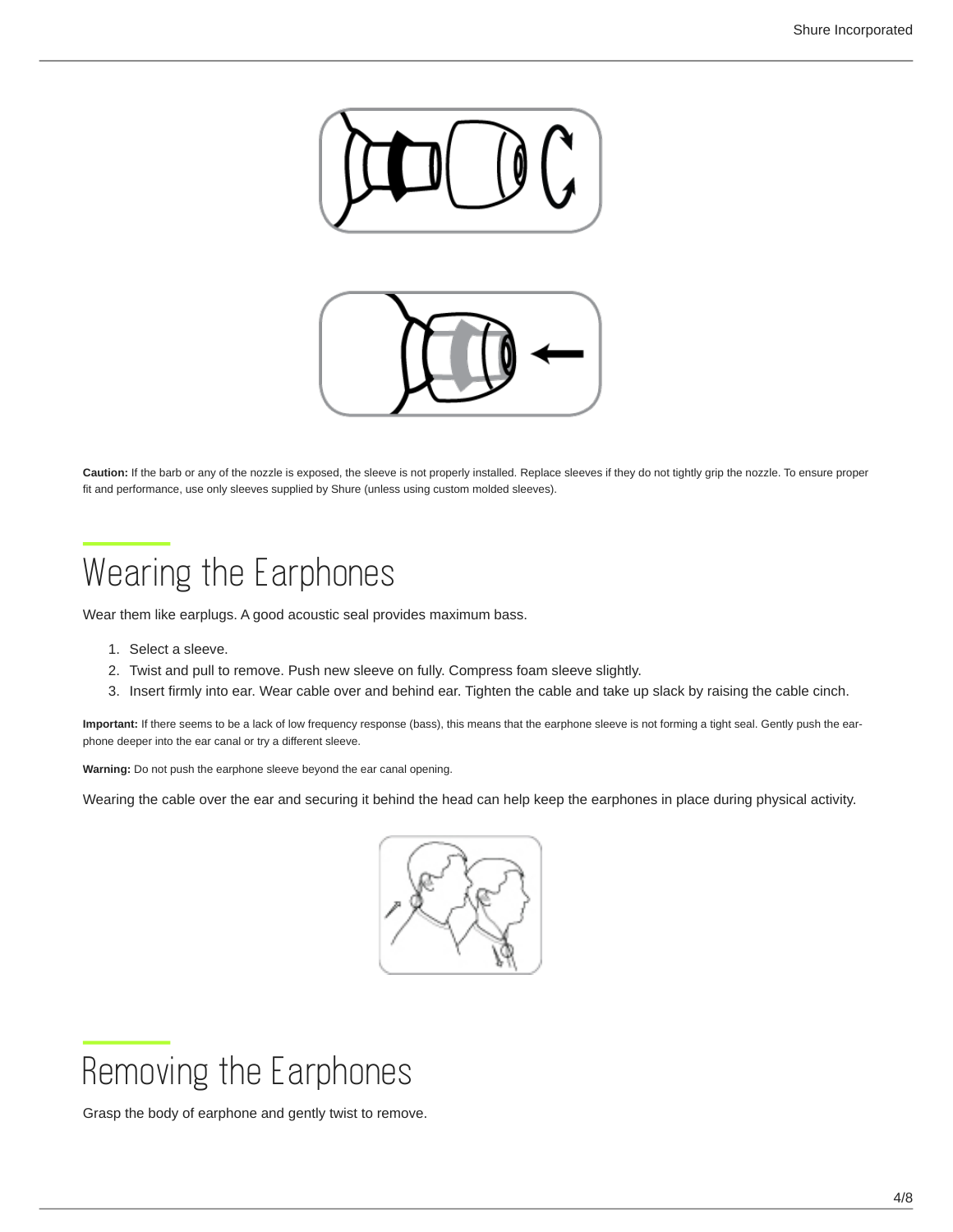

**Note:** Do not pull on cable to remove earphone.

### <span id="page-4-0"></span>Detachable Cable

You may need to detach the cable from the earphones to attach optional components or to replace the cable if it becomes damaged. To prevent accidental separation, the connector has a snug fit. Take special care to prevent damage to the earphone and connector.

- Do not use pliers or other tools.
- Grasp the connector and the earphone as close as possible to where they join.
- Pull straight apart—do not twist. Cable is a snap fit, not threaded.

*Note: If you pull at an angle, the connector will not detach.*

- Do not pull on the cable or put any pressure on the earphone nozzle.
- Listen for a click when connecting.
- When reattaching the cable, match the "L" and "R" markings. For clear cables and earphones, match the color dots (Red=Right, Blue=Left).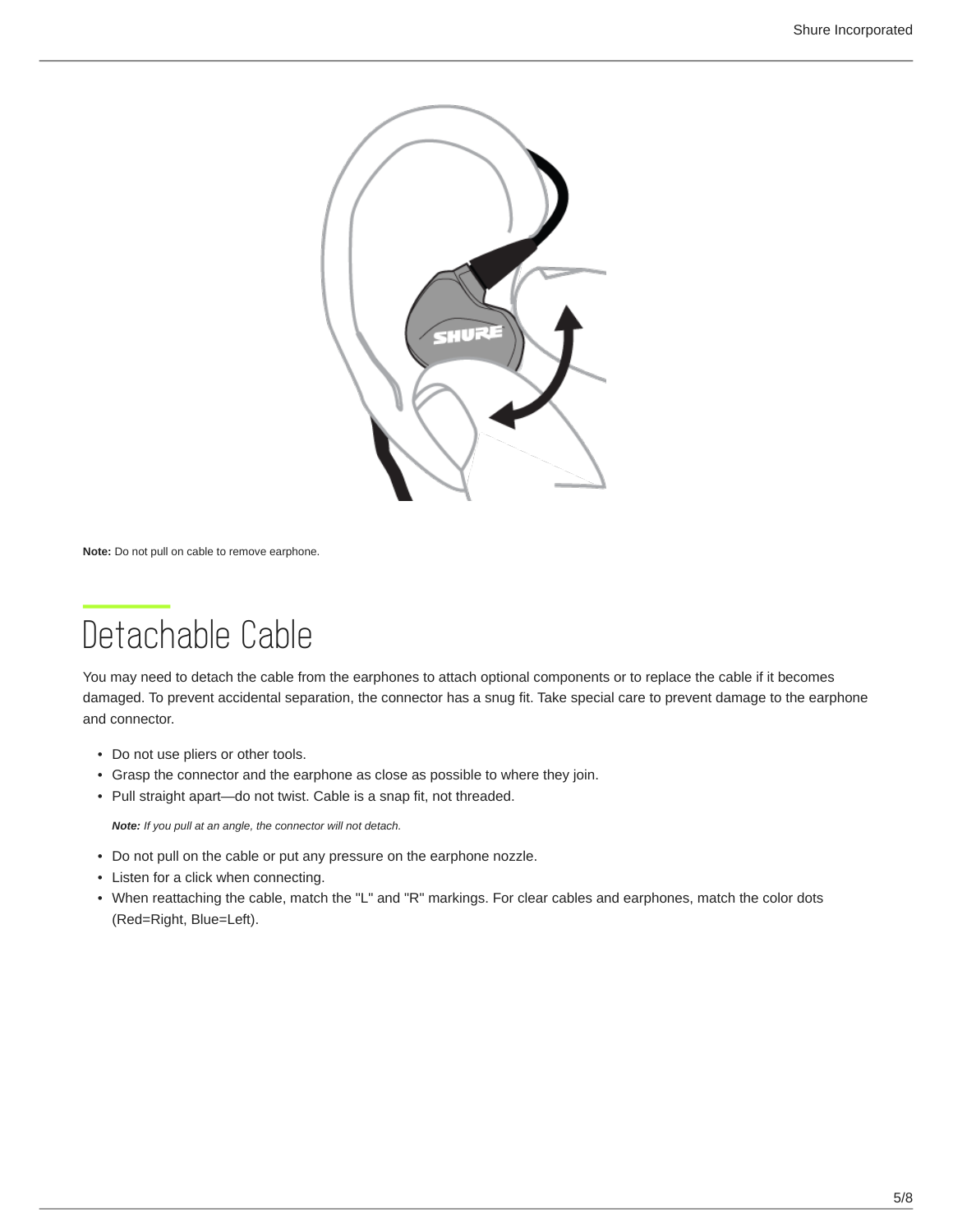Audible click when properly connected



### <span id="page-5-0"></span>Cleaning the Earphone Nozzle

If you notice a change in sound quality, remove the sleeve and check the nozzle of your earphone. If nozzle is blocked, clear obstruction by using wire loop end of cleaning tool.

If no obstruction is found or if sound quality does not improve, replace the sleeve with a new sleeve.



**Caution:** When cleaning, do not force any object through the earphone nozzle! This will damage the earphone sound filter.

Warning: The cleaning tool is only to be used to clean the earphones. Any other use, such as using the tool to clean ears or foam sleeve, could result in injury.

The cable connectors to the earphones may collect debris or other deposits that can affect audio quality. If this happens, disconnect the cables and clean them using a dry cotton swab.

### <span id="page-5-1"></span>Maintenance and Cleaning

Careful maintenance ensures a tight seal between the sleeve and nozzle, improving sound quality and product safety.

- Keep the earphones and sleeves as clean and dry as possible.
- To clean sleeves, remove them from earphones, gently rinse in warm water and air dry. Foam sleeves require a longer drying time. Inspect for damage and replace if necessary. Ear sleeves must be completely dry before reusing.
- Wipe the earphones and sleeves with mild antiseptic to avoid infections. Do not use alcohol-based disinfectants.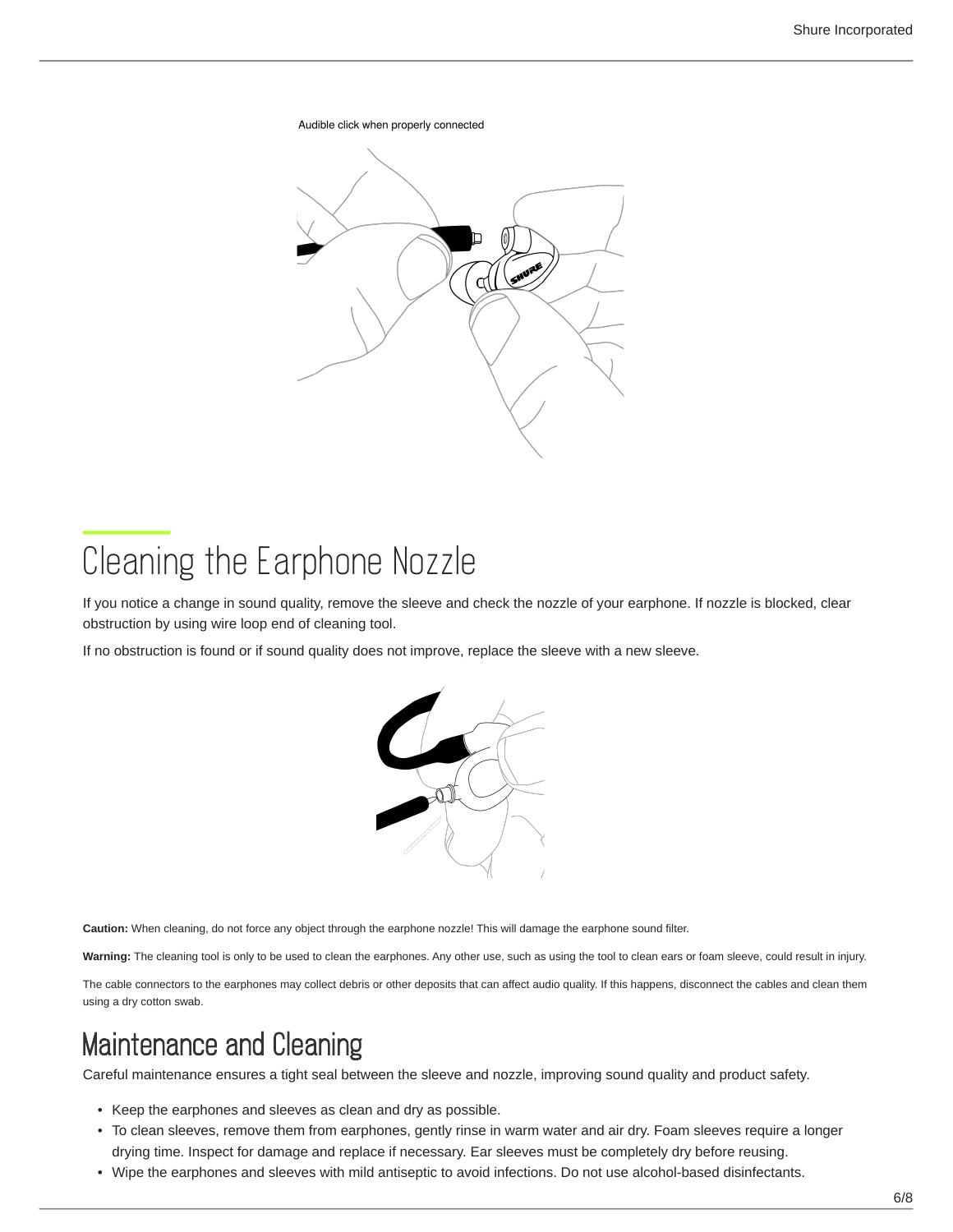- Do not expose earphones to extreme temperatures.
- Replace sleeves if they do not fit properly.
- Do not attempt to modify this product. Doing so will void the warranty and could result in personal injury and/or product failure.

### <span id="page-6-0"></span>**Specifications**

### Transducer Type

Single balanced-armature driver

**Sensitivity** *at 1 kHz*

108 dB SPL/MW

Impedance *at 1 kHz*

26 Ω

Frequency Range 20 Hz –18 .5 kHz

Input Connector MMCX connectors

#### Net Weight

20.8 g (.7 oz.)

#### Operating Temperature

-18°C to 57°C (0°F to 135°F)

#### Storage Temperature

-29°C to 74°C (-20°F to 165°F)

### <span id="page-6-1"></span>Accessories

- Earphone Sleeves
- Replacement Cables
- Carrying Cases
- Music Phone Accessory Cables
- Volume Control
- Adapters

<span id="page-6-2"></span>Visit <http://www.shure.com/earphones>for replacement parts and important instructions on cleaning and maintenance.